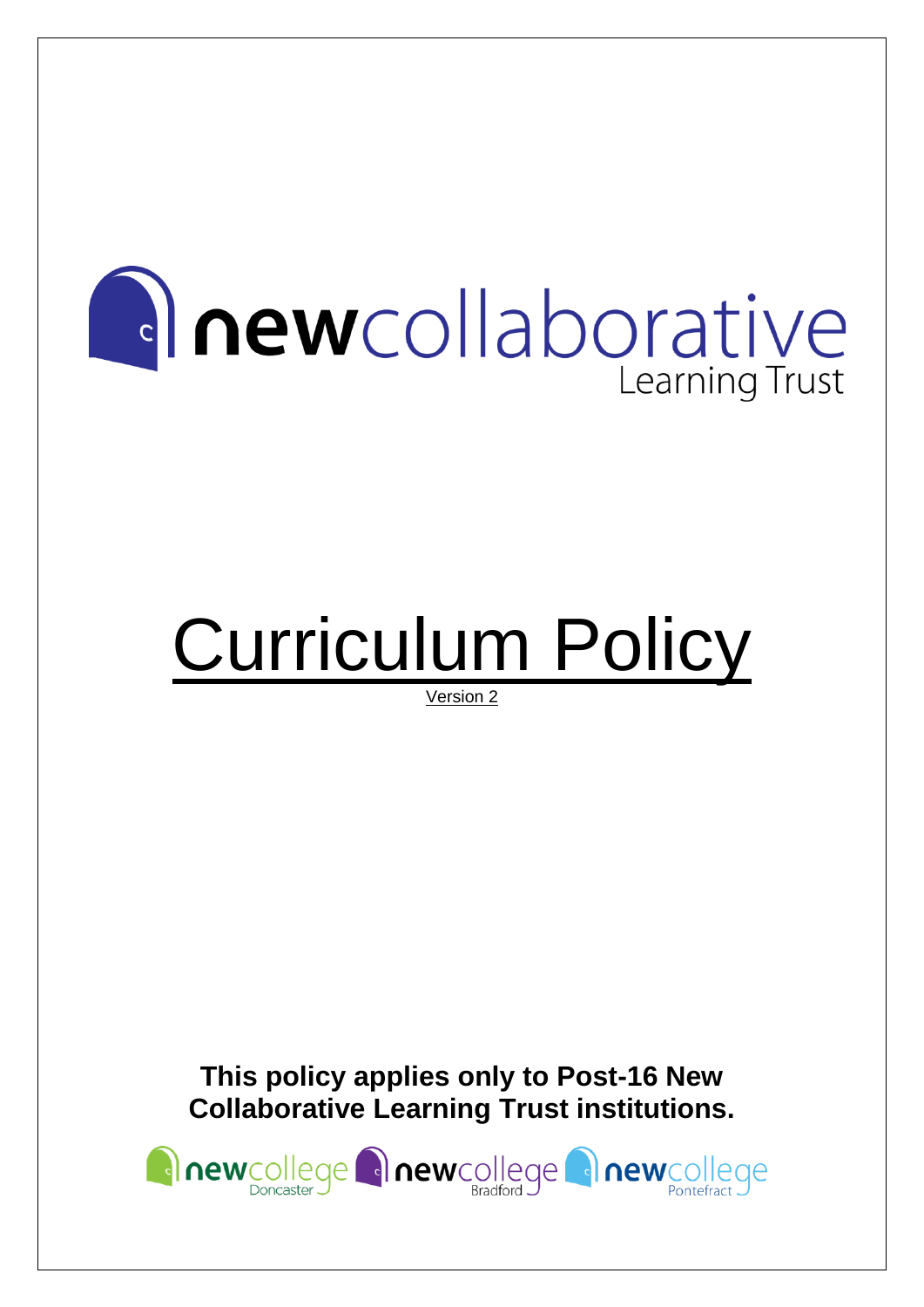#### **CONTENTS**

| Paragraph<br><b>Number</b> | <b>Heading</b>                                                  | Page<br><b>Number</b> |
|----------------------------|-----------------------------------------------------------------|-----------------------|
| 1.0                        | New Collaborative Learning Trust - Curriculum                   | 2                     |
| 2.0                        | <b>Curriculum Intent</b>                                        | $\overline{2}$        |
| 3.0                        | Curriculum Implementation                                       | 3                     |
| 4.0                        | Curriculum Impact                                               | 3                     |
| 5.0                        | <b>GCSE Maths and English</b>                                   | 4                     |
| 6.0                        | <b>ICT</b> for Learning                                         | 4                     |
| 7.0                        | <b>Enrichment and Personal Development</b>                      | 4                     |
| 8.0                        | <b>Subject Enrichment</b>                                       | 4                     |
| 9.0                        | Progression-related Enrichment (subject-related)                | 5                     |
| 10.0                       | Progression related Enrichment (general)                        | 5                     |
| 11.0                       | <b>Work Experience</b>                                          | 5                     |
| 12.0                       | <b>Extra-Curricular Enrichment</b>                              | 6                     |
| 13.0                       | The NCLT Baccalaureate Award                                    | 6                     |
| 14.0                       | Personal Development through OPTIC                              | 7                     |
| 15.0                       | Personal Development and Enrichment through Fundamental British | $\overline{7}$        |
|                            | Values, Equality and Diversity and Citizenship                  |                       |
| 16.0                       | Personal Development through the Tutorial Programme             | 8                     |
| 17.0                       | Provision for SEND and Learning Support                         | 9                     |
| 18.0                       | Provision for Gifted and Able students - The Excellence Academy | 10                    |
| 19.0                       | Provision for EAL (English as an Additional Language)           | 10                    |
| 20.0                       | Provision for Children In Care (CIC)                            | 11                    |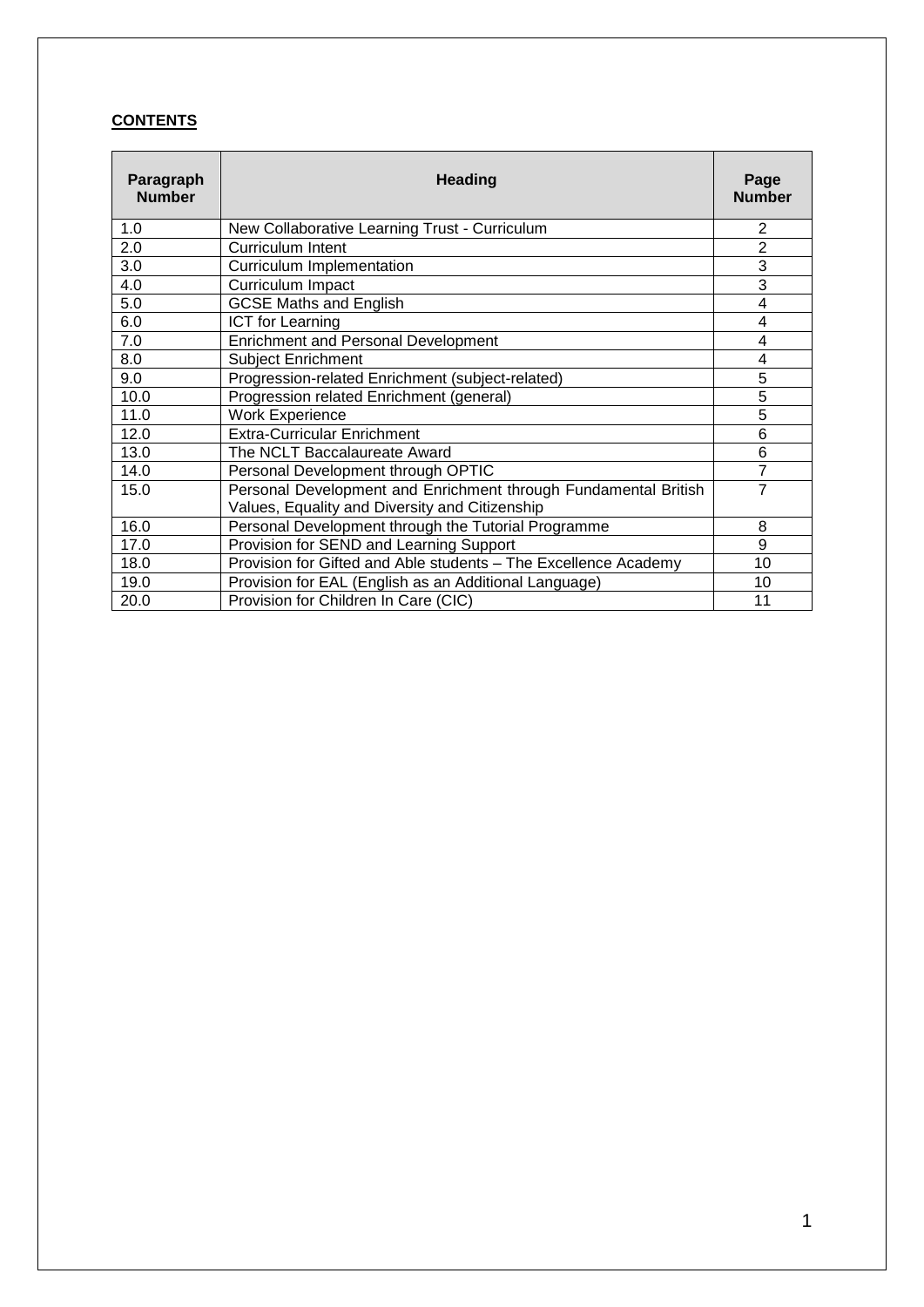# **1. New Collaborative Learning Trust - Curriculum**

1.1 Our curriculum offer has been predicated on our unique Trust vision to increase social mobility and ensure that all students make outstanding progress regardless of starting point and background. It has been informed by the geographical location of our individual colleges, with our central aim being to meet the needs and aspirations of students in these geographical areas.  We see the curriculum as the broad mix of all the experiences gained by our students through our interwoven**Academic** and **Personal Development** Curriculum.  This is delivered through academic subject lessons, pastoral tutor time, trips and visits, world of work opportunities through meaningful engagement and a wide range of other enrichment experiences. 

# **2. Curriculum Intent**

- 2.1 The intention behind our academic and tutorial curriculum is to prepare students for life beyond college, allowing our students to flourish personally, socially and academically.  This is achieved by providing a broad and balanced curriculum that is ambitious for all, with particular attention on students with Special Educational Needs and Disabilities (SEND), Looked After Child (LAC), disadvantaged students.  A wide range of qualifications are available that include the opportunity to resit Level 2 GCSE maths and English Language as well as study Level 3 academic qualifications that include A levels, WJEC and Applied Generals. These qualifications enable students to pursue their interests, gain outstanding outcomes and achieve their future aspirations
- 2.2 The main features include:
	- Evidence based pedagogy to plan, structure and sequence delivery of the curriculum.
	- Programmes of study/pathways which meet the needs of students across the ability spectrum and enable all to thrive and achieve outstanding outcomes.
	- Regular review of pathways to ensure local and national skills shortages are met.
	- Widen participation in enrichment, personal development, and workrelated experiences ensuring that exposure to work provides meaningful encounters.
	- Opportunities and embedded employability skills which enable students to make informed decisions about their futures, be those at university, on a degree/higher apprenticeship or through employment (university visits, external speakers and one-to-one support).
	- Aspiring programme through the Trust Excel@ programme with activities that include access to Oxbridge,  Extended Project Qualification (EPQ) and packages designed to support students to achieve their next steps.
	- Targeted support for disadvantaged students that includes developing confidence, skills, resilience and cultural capital.
	- Develop students through an academic and extra-curricular enrichment programme and Personal Development Curriculum embedded across college.
	- Developing resilience, confidence and inclusivity.
	- Staying safe and healthy.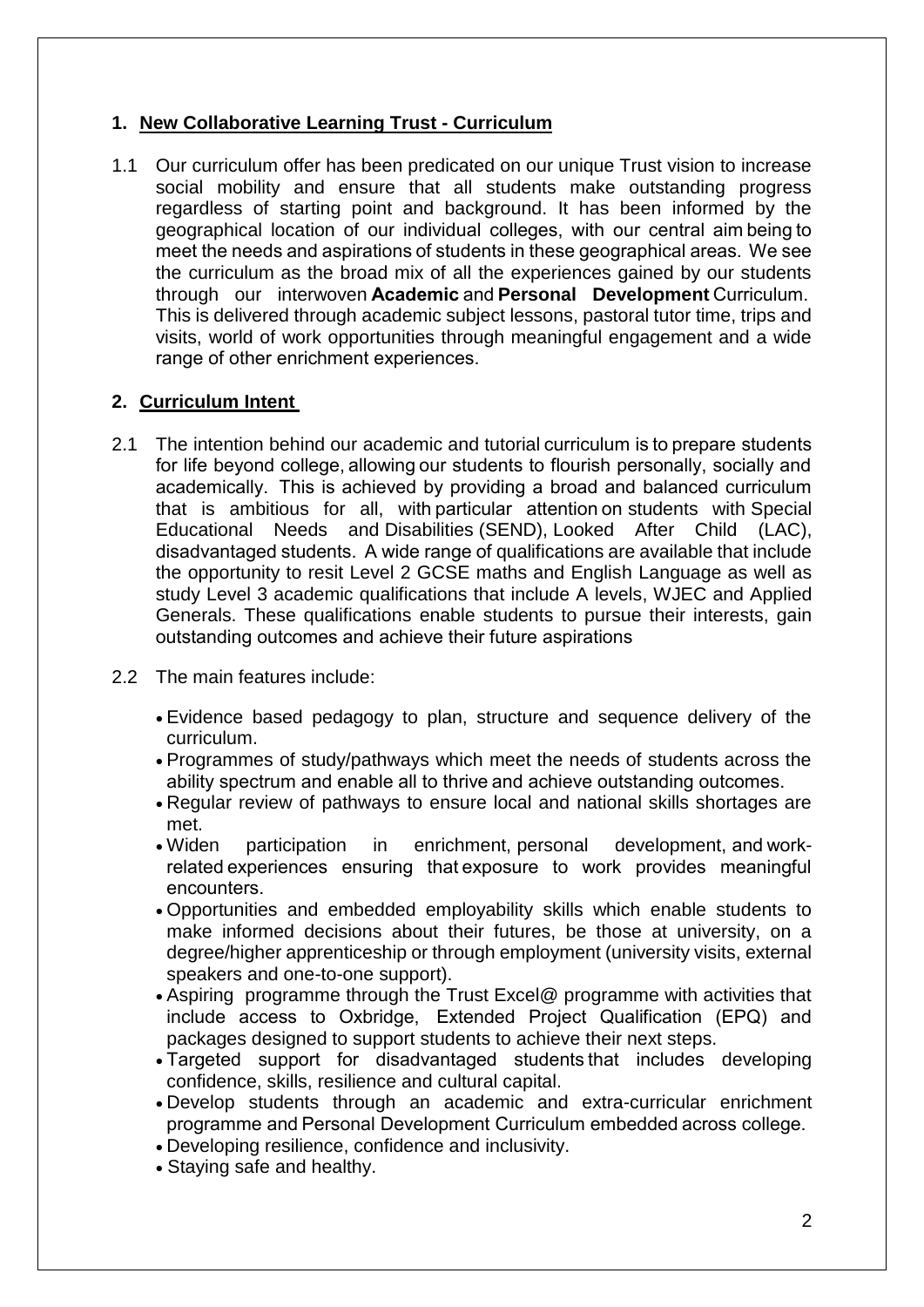# **3. Curriculum Implementation**

- 3.1 Our curriculum intent is successfully translated into practice through teachers who have expert knowledge in structuring and sequencing learning to allow knowledge to be stored in the long-term memory.
- 3.2 This is evidenced through:
	- Challenging and engaging lessons delivered through sequenced and structured programmes of study: providing students with the 'bigger picture' and the ability to develop metacognitive skills.
	- Teaching for Learning policy: encouraging pedagogical practices that allow for deep learning, retention, application and practice.
	- Tutorials one to one and group sessions focussing on a wide range of social and progression related issues.
	- Enrichment offer a wide range of opportunities to develop cultural capital and leadership skills.
	- Assessment and Feedback Policy: including regular formative and summative assessments with interventions designed to improve curriculum access for all students.
	- Mind the Gap: analysis of any gaps between groups of students gender, disadvantaged, SEND and prior attainment.
	- Careers guidance in line with Gatsby Benchmarks to ensure appropriate information and advice is given.
	- Robust Quality Assurance and meeting schedule between teaching staff, progress tutors, Head of Schools, SLT and Trust Directors to retain sharp focus on broad and curriculum area specific intentions.

# **4. Curriculum Impact**

- 4.1 Curriculum impact is demonstrated through the acquisition of knowledge as well as the readiness of our students for their next stage.
- 4.2 It is evidenced in the following ways:
	- Student outcomes analysed at course, college and Trust level including value added data.
	- Pathways evidence and destination data for our learners.
	- Staff development walks and lesson observations.
	- Meeting minutes.
	- College and individual course attendance, punctuality and retention.
	- Extra-curricular engagement.
	- Progress tracking gender, disadvantaged, SEND and prior attainment.
	- Thriving and active Student Executive.
	- Young adults who understand their value and the value of others.
	- Excellent careers, information, advice and guidance.
	- Embedding a rich knowledge-based curriculum.
	- Ambitious and challenging curriculum.
	- Learner voice.
	- Student and parent feedback.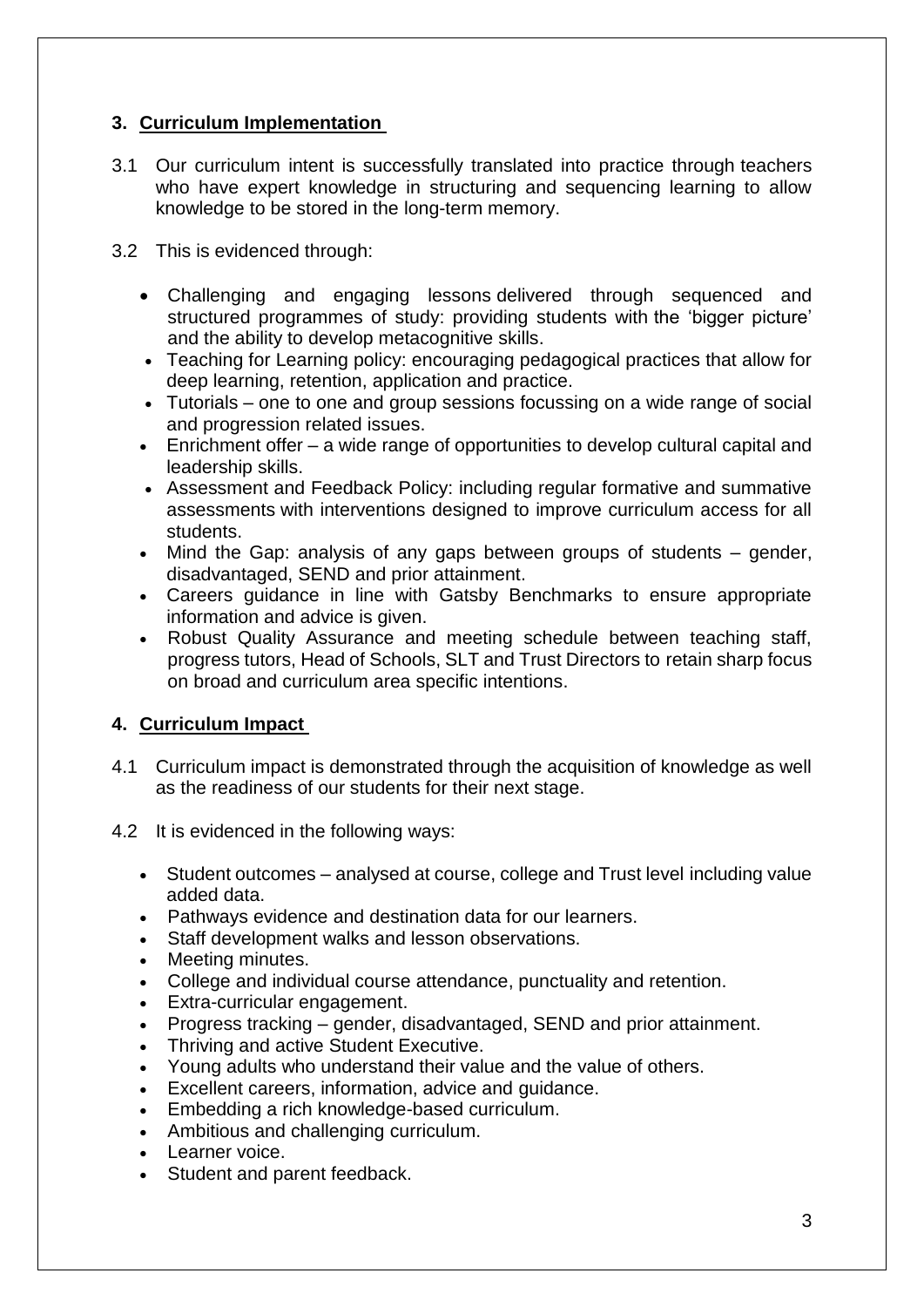• Students ready to be active citizens in their communities and understand the world around them, including fundamental British values.

# **5. GCSE Maths and English**

- 5.1 Students who have not achieved a GCSE grade 4 in English Language or maths will be required to work towards the achievement of these qualifications. This is a condition of funding and supports the Trust culture of high aspiration and achievement. These qualifications are critical for employment and social mobility.
- 5.2 Wherever relevant, teachers will seek opportunities to develop students' literacy and/or numeracy through the teaching of the subject.

#### **6. ICT for Learning**

6.1 Information learning technology (ILT) is a powerful tool for adding value in all aspects of learning. The aim of the Trust is to integrate a wide and creative use of ILT into lessons that complements the learning, as well as fully supporting student learning and achievement outside of the classroom. The Trust will actively encourage the development of ILT skills in all its students, including esafety.

#### **7. Enrichment and Personal Development**

- 7.1 Enrichment and personal development are fundamental components of each college's curriculum. Our intent is to support students not just to achieve outstanding outcomes in valuable qualifications, but to ensure their readiness for their next steps in learning and employment, their preparedness as young adults for the communities and the world around them, and to help develop the knowledge, behaviours and confidence to keep themselves safe, healthy and happy.
- 7.2 Enrichment and personal development take many forms.

# **8. Subject Enrichment**

- 8.1 Students have opportunities to participate in wide-ranging enrichment activities organised at subject level. The scope of these activities will vary from course to course and from college to college. Many of these activities seek to deepen and enrich learning by exploring the subject within an employment or societal context, and include:
	- Trips and Visits;
	- Visiting Speakers;
	- Competitions and projects.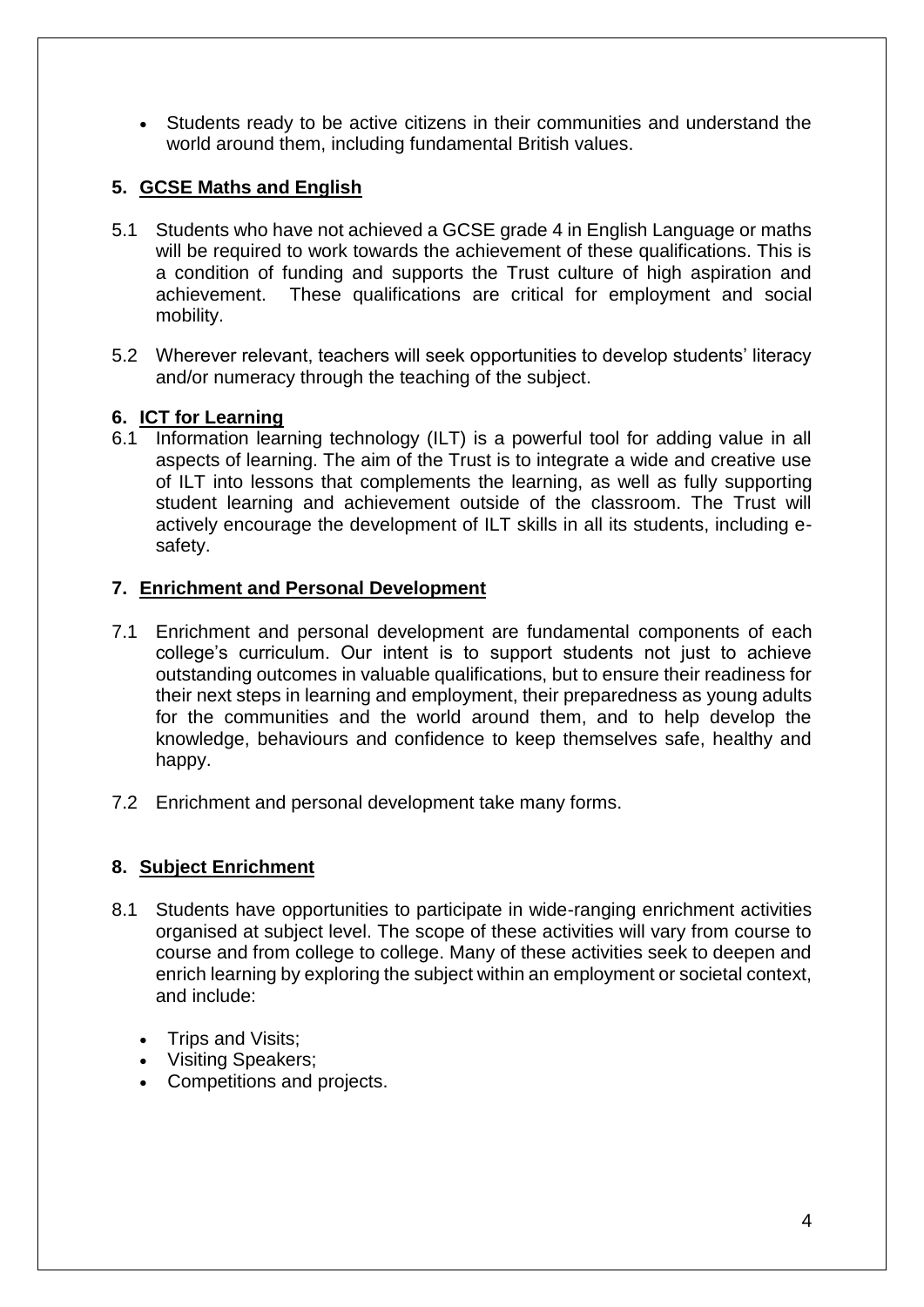# **9. Progression-related Enrichment (subject-related)**

- 9.1 Subjects also organise a range of progression-related enrichment activities. These may be to help students recognise links between their current study and further study at university, or to explore progression opportunities with employers or apprenticeship providers. Such enrichment opportunities support each college's approach to providing high quality Careers Education, Information and Guidance (CEIAG) for options beyond level 3 study. Progression-related enrichment activities include subject-specific engagement with:
	- Higher Education Providers;
	- Apprenticeship Providers;
	- Employers.
- 9.2 Each course establishes a 2-year enrichment and personal development plan setting out for students where there will be opportunities to participate in the 6 different aspects of subject enrichment or progression-related activities identified above. The trust has a minimum expectation that each course will provide at least three different opportunities selected from these 6 aspects, depending on the nature and context of each course and setting.

#### **10.Progression-related Enrichment (general)**

- 10.1 As part of the Y12 Tutorial programme, students learn in detail about the different progression options open to them and the pros and cons of each. This complements the progression-related activities that students engage in during subject lessons. In Year 13 students are supported at each stage of the application process for their chosen route, whether that be higher education, apprenticeship or employment. In addition, a broader range of activities outside of the tutorial programme help to provide students with additional opportunities to make informed decisions about their next steps, or to develop further skills to support their readiness for study and employment at 18.
- 10.2 These include:
	- career and progression fairs
	- lunchtime talks with HE and Apprenticeship providers
	- mock interviews
	- application and employability workshops
	- one-to-one career guidance appointments

#### **11.Work Experience**

11.1 All students have the opportunity to take part in work experience, with two weeks set aside each academic year, and work experience is promoted as an opportunity to find out more about the world of work and an important part of student discernment about their future options. In addition, work experience is a fundamental part of some Applied General courses, ensuring that students have an opportunity to gain relevant experience and see theory in action.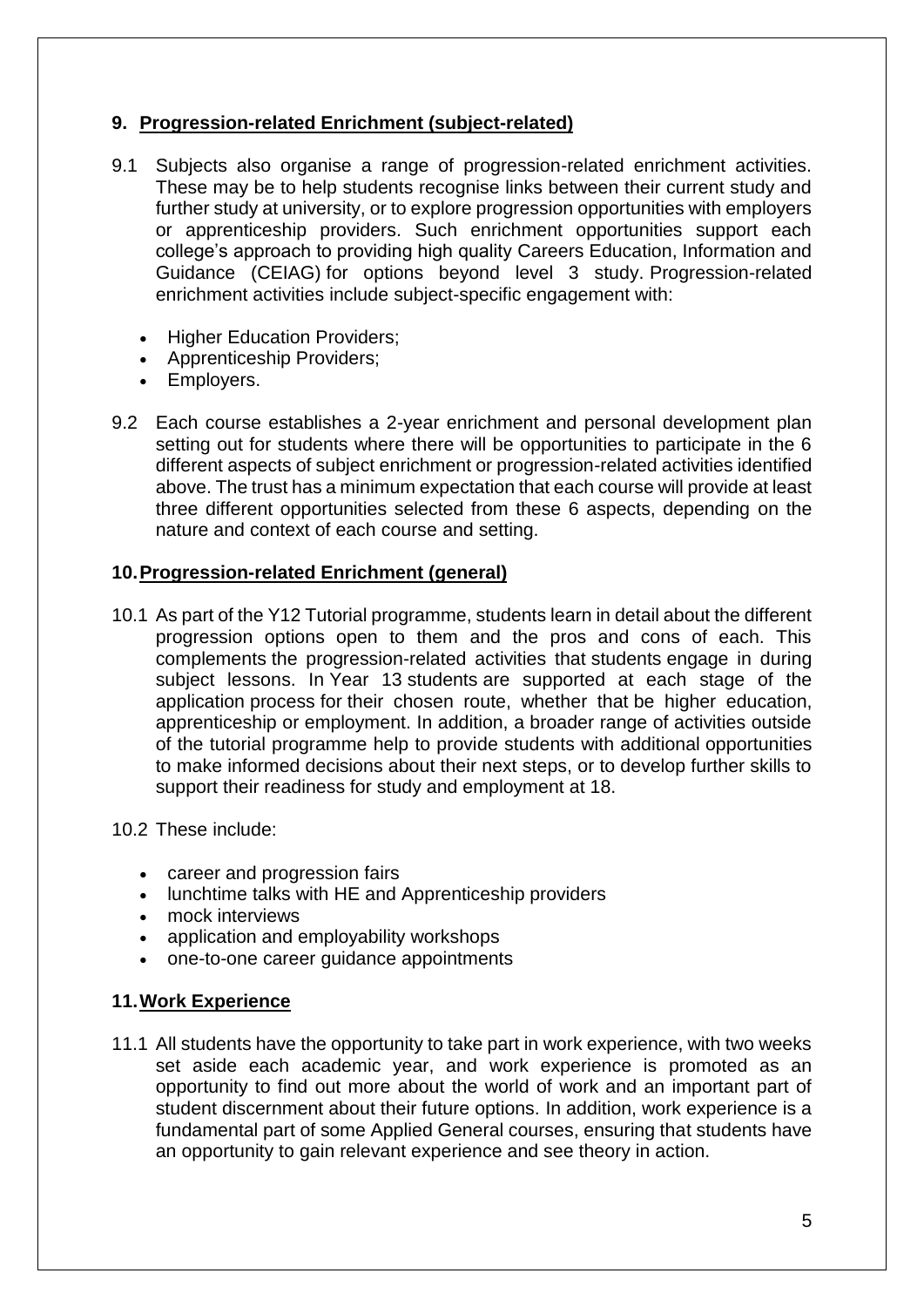11.2 A dedicated work experience co-ordinator supports students with finding suitable placements and, through calls and/or visits with employers, ensures that placements are safe and appropriate, this is also then reviewed and confirmed by the Trusts Health and Safety Manager. Before the placement, students are briefed on the expectations of the workplace and how to make the most of their time with the employer, and afterwards, are asked to evaluate the skills and experiences gained and how useful the placement has been in informing their understanding of their chosen role and sector.

# **12.Extra-Curricular Enrichment**

- 12.1 An extensive menu of extra-curricular enrichment opportunities is provided for students within each college. A flexible menu enables students to sign up to programmes ranging from 5 sessions, through to extended programmes of 30 sessions, each running at different times of the year.
- 12.2 The programme is adapted each year, responding to student demand, and the skills and interests of staff that run enrichment programmes. A system enabling staff to take lieu time during the Year 12 progression exams window incentivises and rewards staff contributions to the programme.
- 12.3 Extra-curricular activities fall into four categories:

#### • **Health and Wellbeing**

These programmes support and encourage students to lead physically and mentally healthy lifestyles

- **Clubs and Societies** These programmes support students to develop interests, skills, friendships, personal and social qualities, and cultural capital, in areas not directly-linked to the courses offered within the college
- **Super-curriculum**
	- The programmes enable students to explore interesting areas of subjects that are not explored within course specifications, often linking with higher education content and skills

#### • **Leadership and Life Experiences**

These programmes support and encourage young people to become active members of their communities, or to develop skills for adult life

12.4 The extra-curricular enrichment programme is promoted to Year 12 students prior to enrolment, to all students during Freshers' Week, and at the end of the autumn term and to Y13 students throughout the year.

# **13.The NCLT Award**

- 13.1 Introduced in 2020-21 in association with the University of Hull, the NCLT Award encourages and rewards more significant commitment to enrichment, personal development and learning through a flexible variety of means.
- 13.2 To complete the award, which brings 8 UCAS points for the University of Hull, students must complete a significant contribution in each of the following areas: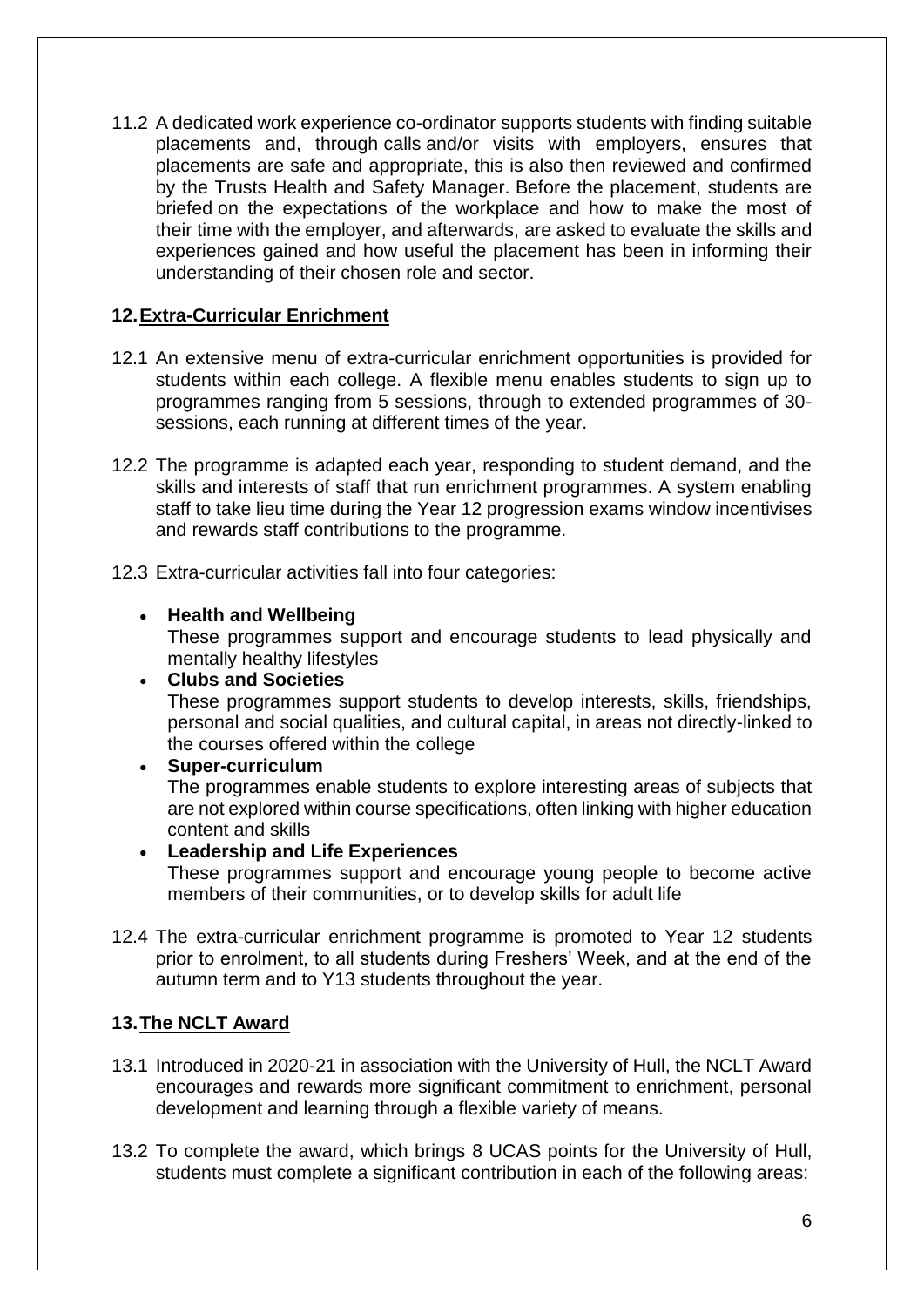- Successful completion of a full **programme of study**
- Successful completion of a programme of **independent learning**, for example through Massive Open Online Courses (MOOCs) or university-led programmes
- Successful completion of a programme of **community service**, for example through voluntary work within the wider community or within college
- Evidence of significant **personal development**, for example through the college's extra-curricular programme or activities outside of college

#### **14.Personal Development through OPTIC**

- 14.1 The Trust has developed the OPTIC initiative to ensure students develop key transferable skills needed for the world of work throughout their programme of study, such as:
	- Organisation
	- Problem Solving
	- Teamwork
	- Initiative
	- Communication
- 14.2 The high expectations that staff have with regards to students maintaining their folders and managing deadlines helps to support students in the development of their organisation skills. Through the implementation of activities that provide models, support deep processing and allow for varied practice, staff provide opportunities for students to develop their problem-solving skills. The development of students' ability to use their own initiative is facilitated by the feedback that staff provide following assessments, structured in such a way as to help students to identify their own areas for development and explain what they can do to improve. Furthermore, in making use of group work, staff also facilitate the development of students' team work and communication skills. Teaching staff ensure that these skills are embedded into their programmes of study and that students are aware of how these skills will support them with their next steps. There is also discussion and development of employability skills as part of the tutorial programme, and students have been asked to reflect on where and how they are developing these skills as part of the completion of their Individual Learning Plan (ILP) in tutorials.

#### **15.Personal Development and Enrichment through Fundamental British Values, Equality and Diversity and Citizenship**

- 15.1 Students are encouraged to consider their impact on society, be aware of how society can have an impact on them and understand the role that they play in being a young person and New College student.
- 15.2 Fundamental British values are explored across college in a range of different ways:
	- Within classrooms through discussions and links to curriculum content
	- Communication with students in regular bulletins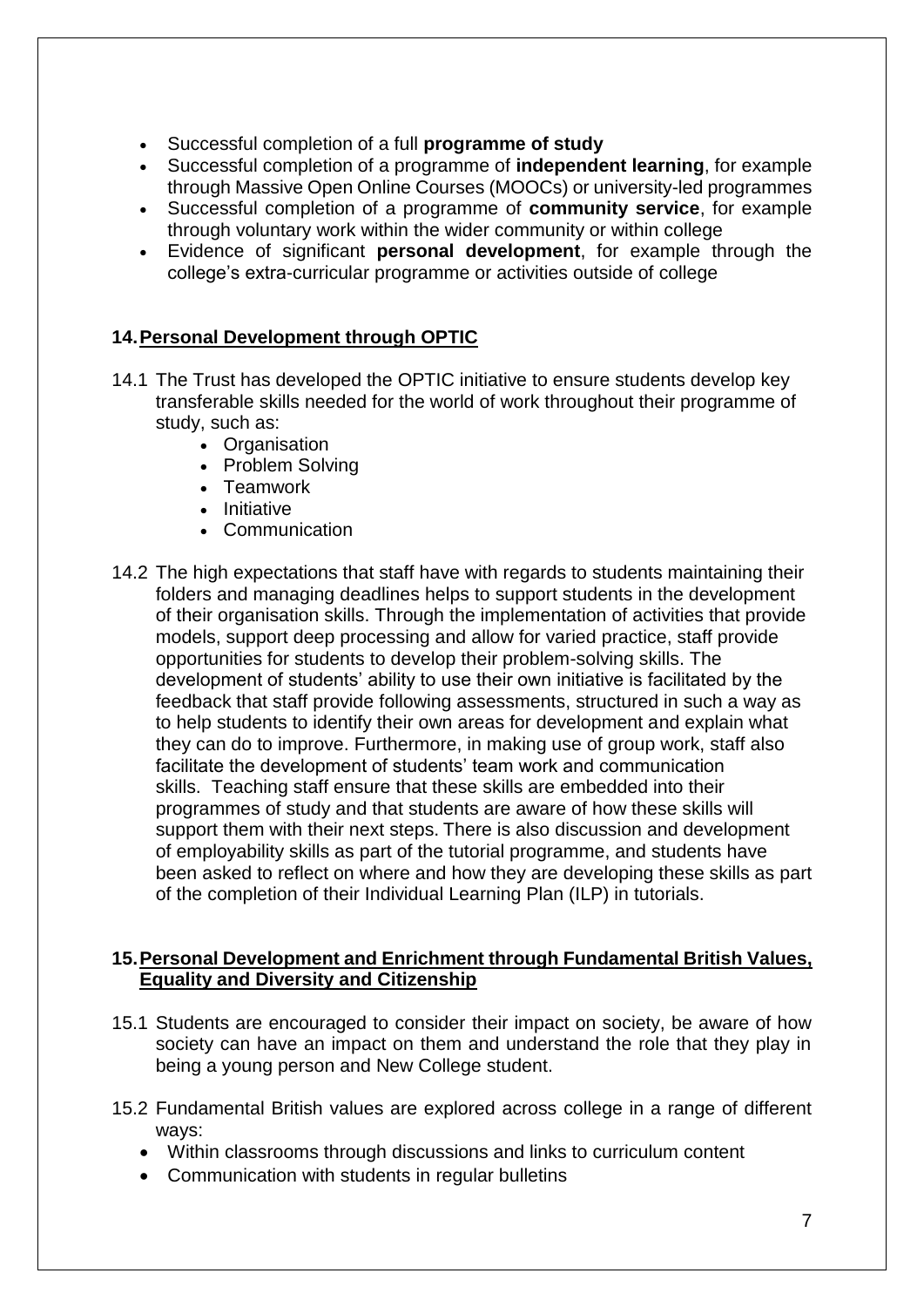- Visual displays around college
- A key feature within the tutorial programme with students being given the opportunity to discuss and debate key values and there role in college.
- 15.3 These approaches help contribute to the personal development of our students by giving them the opportunity to discuss and debate key issues in tutorials; the opportunity to reflect on their own personal values and feelings through the thought provoking questions posed on a regular basis; the chance to learn and develop a deeper understanding of these important values.
- 15.4 Equality and Diversity is also explored and celebrated across college in many ways.
	- Tutorial sessions give students the opportunity to consider the importance of Equality and Diversity in society and the role that the wider college community has to play in this.
	- Students actively engage in enrichment activities in college that promote and support raising the awareness of equality and diversity issues.
	- The Student Executive at each college has a dedicated Equality and Diversity **Officer**
	- Active roles in the Equality and Diversity committee in each college.
	- The Trust Equality and Diversity calendar of events provides students with the opportunity to be involved in events in college and also gain knowledge and awareness of key national events.

#### **16.Personal Development through the Tutorial Programme**

- 16.1 The Tutorial Programme is delivered weekly by a specialist pastoral team and is designed to support the academic journey of our students as well as their personal development. Tutorials include information and guidance on important issues such as:
	- Positive mental and physical health and wellbeing
	- How to recognise and develop healthy relationships
	- How to be safe on line and wider E safety
	- Development of effective study skills
	- How to develop resilience
	- Development of student 'Individual Learning Plans' that encourage students to acknowledge and build on their wider skills and experiences to support their 'next steps'
	- Opportunities to discuss fundamental British values in college and the wider society
	- Local threats to students including that of radicalisation
	- Opportunities to discuss current equality and diversity issues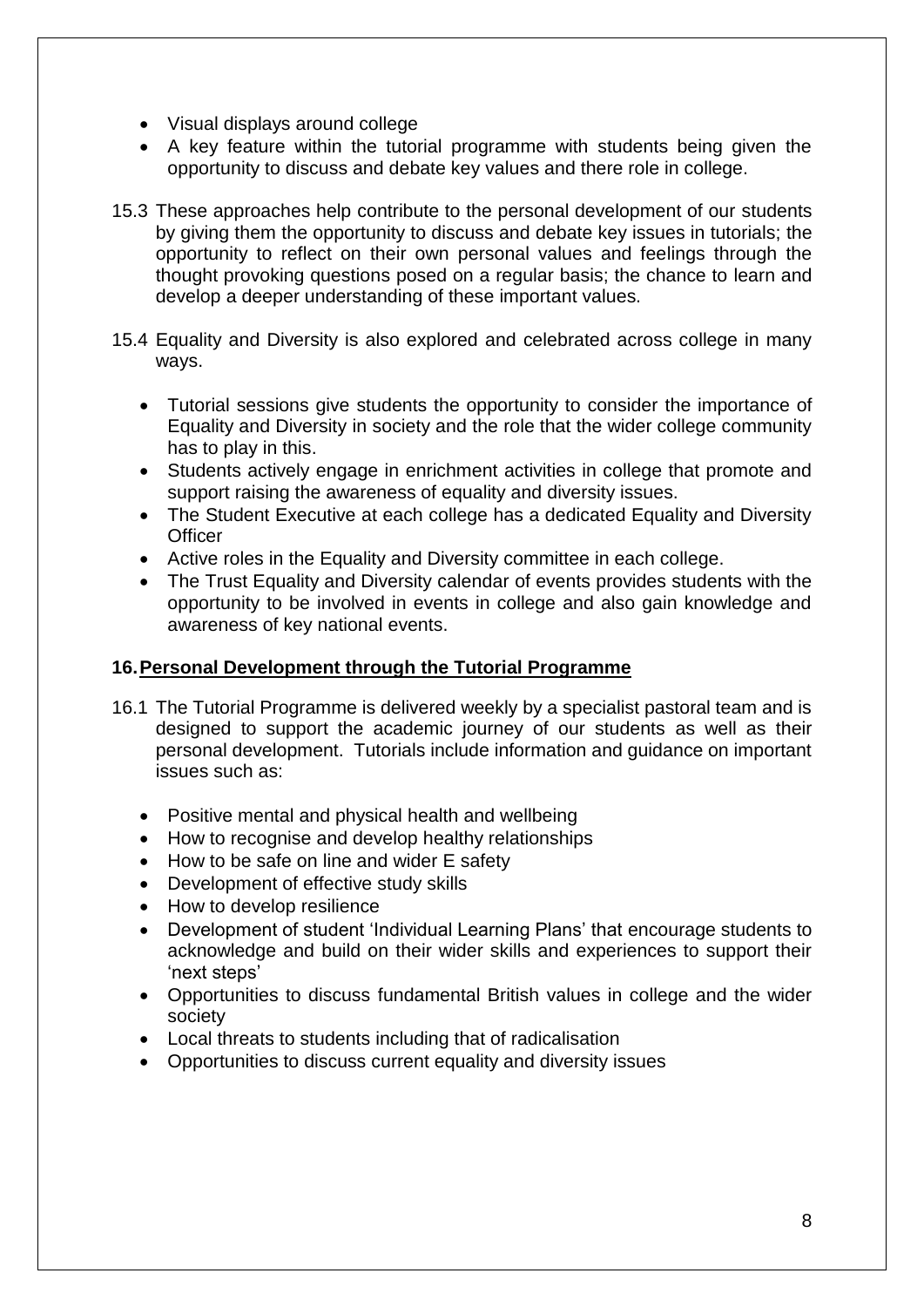#### **17.Provision for SEND and Learning Support**

- 17.1 The needs of students with Special Educational Needs and Disabilities (SEND) will be recognised and analysed pre-enrolment so that support can begin before they arrive. Progress Tutors are specially selected to work with these students and a programme of study is tailored to the needs of the student. The impact of this can be measured using data based on the key performance indicators contained within the Six Dimensions of Performance analysis by Nick Allen, Peter Symonds Sixth Form College.
- 17.2 Individual support for students with SEND will be personalised to meet specific needs. The Special Educational Needs Co-ordinator (SENDCo) will oversee a process consisting of four stages with each student identified as having SEND; assessment and identification, implementation of appropriate support, review and intervention, and pre-progression. For most high needs students this process will begin prior to enrolment as their individual needs are discussed. In the case of students with EHC Plans this process could start as early as year 9, starting with an initial review meeting and subsequent annual review meetings. The SENDCo and the Study Support Tutors will collaborate with all appropriate persons to ensure the level of need and support for each student is thoroughly assessed, implemented and reviewed. Depending on the needs of the student, this may mean a continual dialogue with the school, parents, health and care workers, and any other relevant professionals.
- 17.3 The SENDCo will work with the site team to ensure wherever possible that all modifications to the site for access are in place prior to the student commencing learning. Study support tutors will receive appropriate training to ensure that they can effectively support students with their individual needs and teaching staff will be provided with appropriate information if a student requires special consideration or support to aid their learning. Collaboration between Study support tutors, teaching staff and Progress Tutors, will be key to ensuring learning and pastoral support work is co-ordinated for the best interests for the student. The SENDCo will also work with the Exams Officer to ensure all evidence is collated for Exam Access Arrangements, in line with JCQ regulations. The Senior Leadership Team will support the SENDCo to ensure the timely return of evidence from teachers.
- 17.4 Once appropriate support is implemented, the SENDCo and the Study Support Tutors will use college assessment data to review the progress of all students with SEND across college and support packages will be adapted accordingly. Students with EHC plans and will receive an annual review meeting where parents/carers and all relevant professionals will be invited to review the student's progress towards achieving their outcomes and identify any new learning needs. In addition, all high needs students will have a personalised Termly Support Plan identifying their needs and strategies to support learning. These plans will be reviewed termly with input from teachers and progress tutors.
- 17.5 In addition to the careers guidance and information available to all students, SEND students in particular will have discussions both formally and informally with support staff about their progression and aspirations. This additional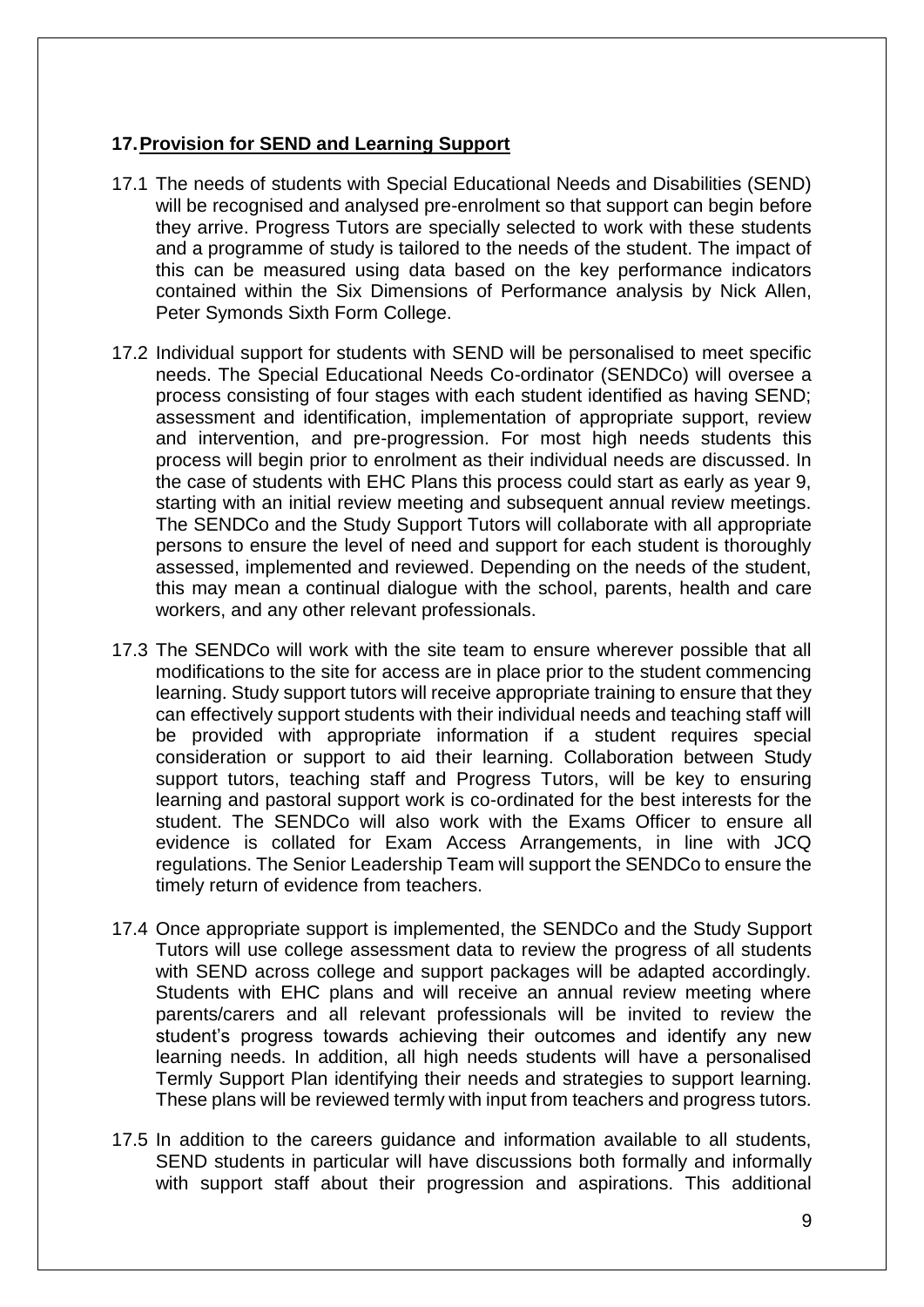guidance will make sure SEND students are aware of the support they can access once they progress into adult life.

17.6 The SENDCo will liaise with the Work Experience Co-ordinator to ensure any learning needs are identified prior to placements commencing and ensure any support needs are identified and implemented.

# **18.Provision to raise aspirations**

18.1 Students included in our Excellence Academy participate in a range of activities run by specialist staff to help them make progression choices appropriate to their ability and aspirations. If students decide to apply to a prestigious university such as Oxford or Cambridge, they will have access to an individual guidance programme in our Oxbridge super-curricular group to prepare them for the more demanding interview and selection process. Similarly, if they wish to apply for a higher competitive course such as Medicine and Veterinary Science, they will be given specific, individual advice, guidance and information. Students will be encouraged to attend many university visits, including our Oxford and Cambridge Residential Programme. As well as helping them with preparation they will be encouraged to participate in activities to help them fulfil their academic potential such as our trips and visits to student conferences, universities and cultural events. In addition to the specific support for students wishing to apply to Oxford and Cambridge, students applying to other Russell Group Universities are also given specific and bespoke guidance within dedicated tutorial groups to support their applications.

18.2 Features of the Excel@ programme include:

- Debates and discussions on current affairs.
- University visits.
- Support for UCAS one-to-one, individualised application and personal statement writing.
- Workshops on how to be a high achieving student.
- Interview preparation and training.
- Work experience placements.
- Extended Project Qualification.
- Presentations and mentoring from previous Gifted and Able students.
- MOOC (Massive Open Online Courses) support.
- In the pre-progression stage, students will work with tutors and a range of progression and IAG experts on planning to achieve their progression goals. This phase includes university application, job application, applications to further training and study and support with the additional elements of progression such as budgeting and living independently.

# **19.Provision for EAL (English as an Additional Language)**

19.1 Study Support staff will support any EAL student, with an identified need, through one-to-ones, termly review meetings and literacy support. The College will follow all JCQ guidance on applying for access arrangements (i.e. a bilingual dictionary) for students 'whose first language is not English, Irish or Welsh; and reflect the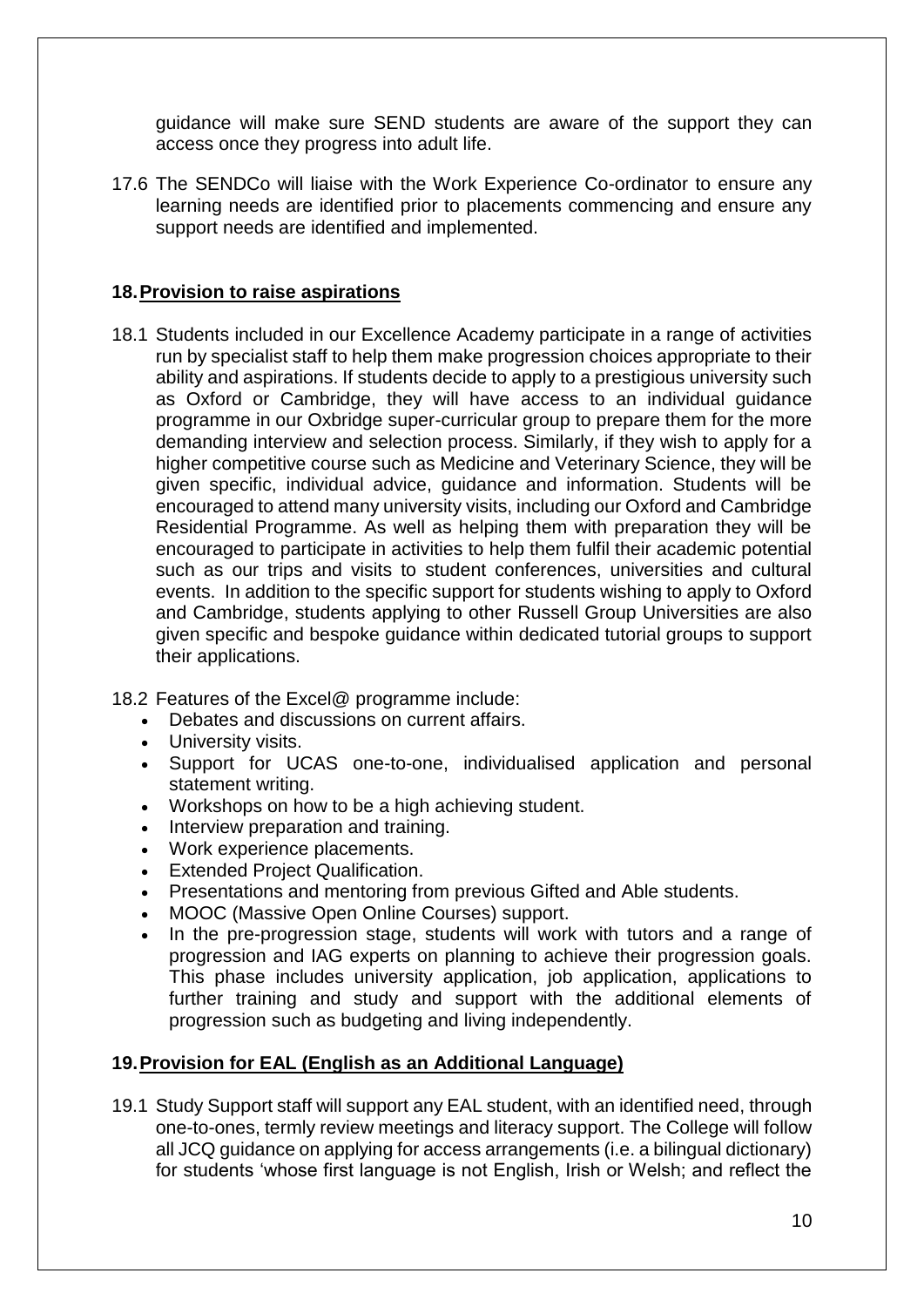candidate's normal way of working within the centre' (JCQ Guidelines for Access Arrangements and Reasonable Adjustments, P.71, 5.18). The arrangements are not available for English Language or MFL exams.

19.2 Students and their families may be offered a translator for any face to face meetings with staff, including parents' evenings and contract meetings at all stages.

#### **20.Provision for Children In Care (CIC)**

20.1 The Trust's approach to supporting the achievements of Children In Care and Care Leavers will focus on:

#### 20.2 **Pre enrolment**

- The member of staff that leads on CIC will work closely with the local authority CIC/Care Leavers Team to establish a good working relationship and attend any meetings and/or reviews as requested.
- Prospective students are welcome to request a tour of the College prior to enrolment.
- Support can be offered with the application of the 16-19 bursary (if they have not already done this).
- A Progress Tutor will be appointed when the student enrols.
- Travel queries will be answered.

#### 20.3 **On-Course**

- The member of staff that leads on CIC will work closely with the local authority CIC/Care Leavers Team to review each student to discuss achievement and progression plans. This is also an opportunity to identify any concerns and put supportive measures in place as required.
- The college will work closely with the carer/NOK of the student to establish good relationships and make them aware of the student's progress in college.
- Information and support regarding Employability, Further Education or Higher Education will be given, including any financial applications that need to be completed.
- Achievement and attainment will be monitored, and necessary supportive measures will be put in place as required.

#### 20.4 **End of Course**

- The local authority Leaving Care Team will provide support with the transition to Higher Education, Further Education or Employment.
- Destination information will be recorded.